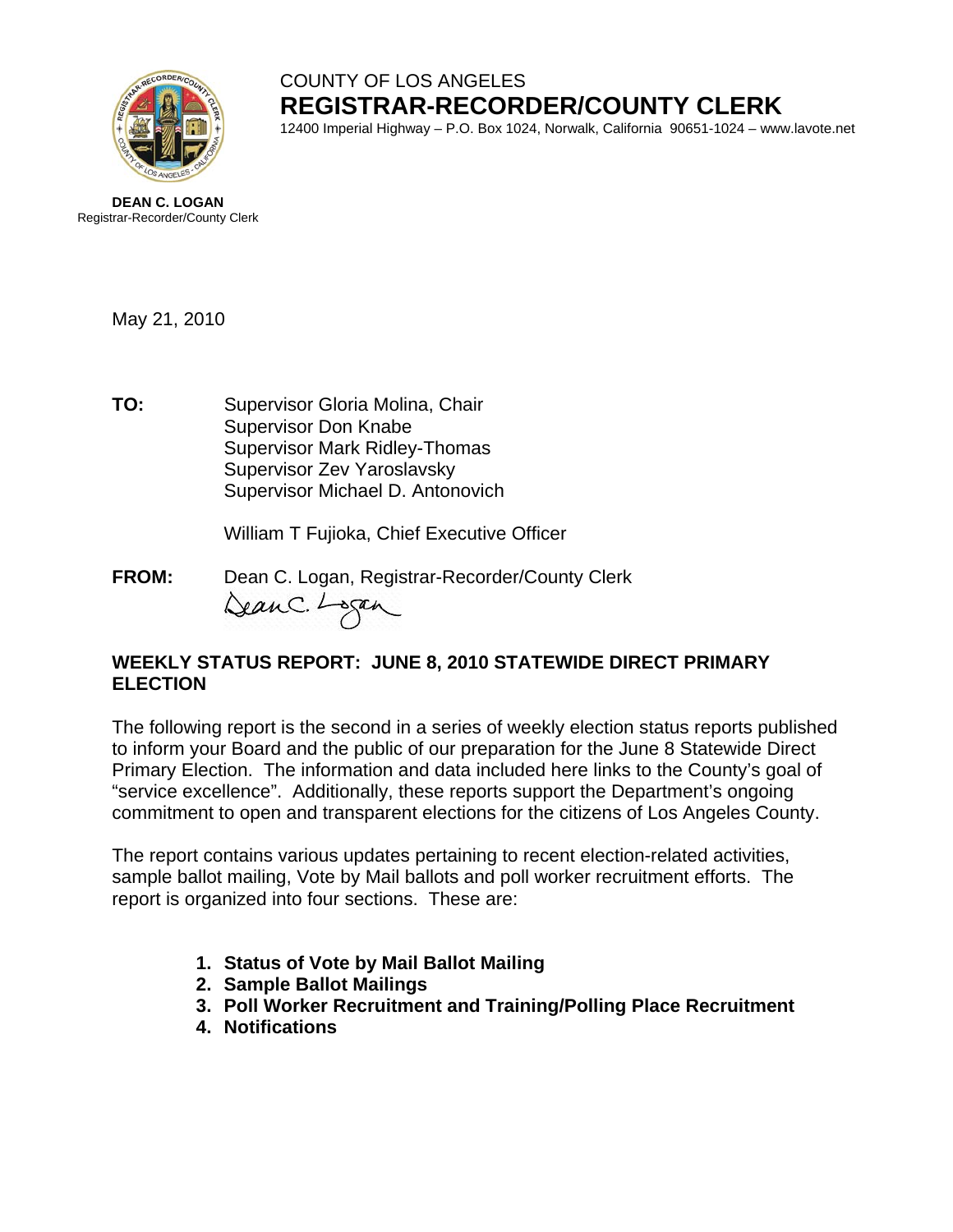# **1. Status of Vote by Mail Ballot Mailing**

We began mailing ballots to Permanent Vote by Mail voters on March 26. To date, we have received 714,496 applications for Vote by Mail ballots (an increase of 4 percent over last week's totals) and we have mailed 516,349 ballots to voters - almost 50 percent more than this time last week. Voters mailed back a total of 13,594 ballots – an increase of 82 percent.

**It is important to note that voters have until 7 days before the election to request a Vote by Mail ballot. For this election, that date is June 1, 2010. Request forms are available on the back cover of the Official Sample Ballot booklet and online at [www.lavote.net](http://www.lavote.net/). Voted ballots must be received by our office or returned at any polling place in the County by the 8:00 p.m. close of polls on Election Day. Postmarked envelopes are not accepted.** 

### **2. Sample Ballot Mailings**

Mailing of the Official Sample Ballot booklet began on April  $29<sup>th</sup>$  and will continue through May 29<sup>th.</sup> We have mailed 4 million Sample Ballot booklets to voters across Los Angeles County. Sample ballots are also available online through our poll look up feature on [www.lavote.net.](http://www.lavote.net/)

#### **3. Poll Worker Training and Recruitment/Polling Place Recruitment**

#### **Training:**

Poll worker training for both Inspectors and Clerks commenced two weeks ago. Training sessions will be held throughout the County until June 6, 2010. During this period the RR/CC Poll Worker Training Unit conducts approximately **860 training classes**. We have conducted over one half of all the planned training classes to date.

#### **Polling Places:**

Polling place recruitment for the June 8 election is complete.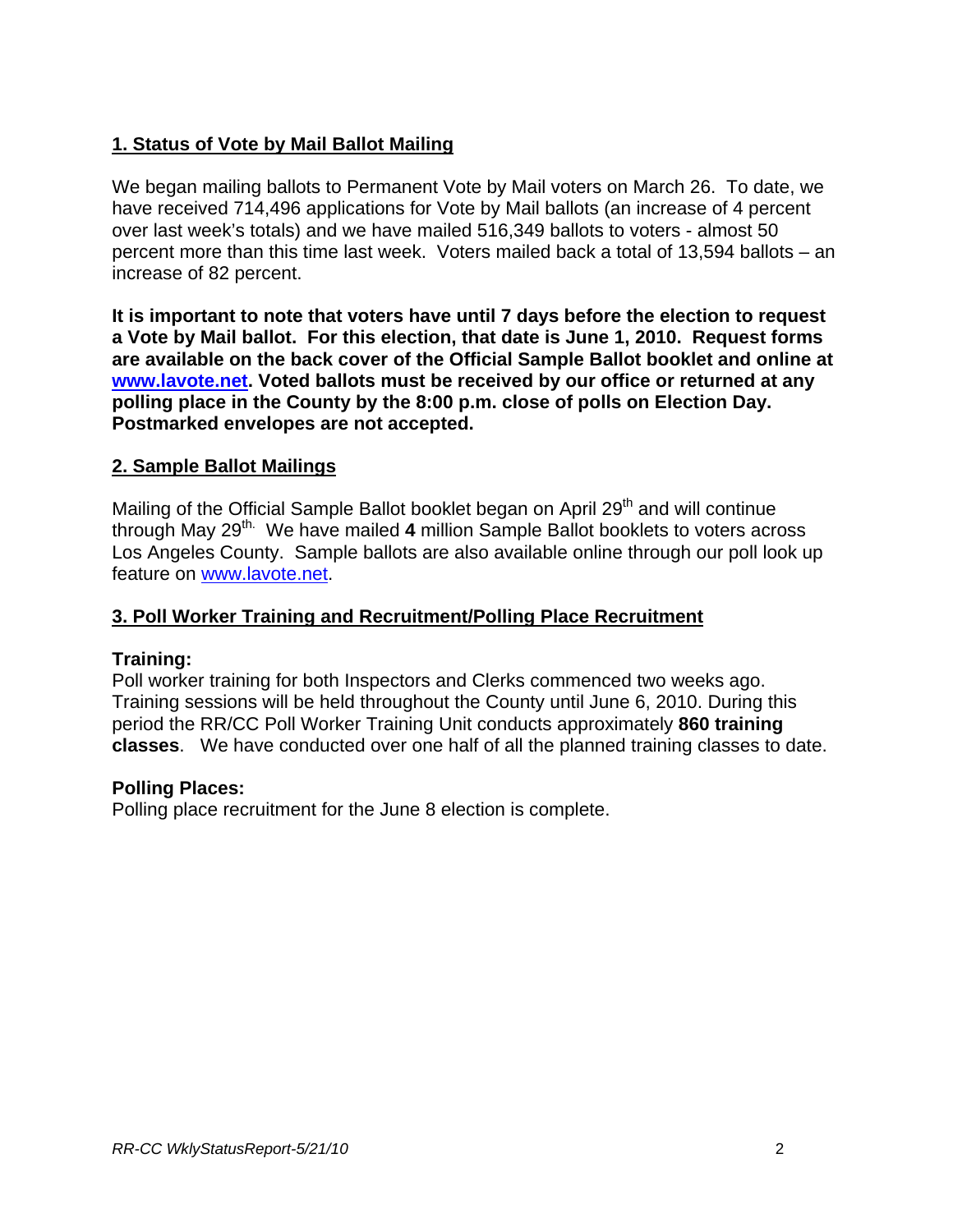#### **Poll Workers:**

We require over 20,000 clerks, Inspectors and Coordinators to staff our 4,822 polling places. Our recruitment efforts began on March 10, 2010 and we are nearly finished with the process.

| <b>Poll Worker Recruitment Report</b><br>June 8, 2010 Statewide Direct Primary Election |        |        |           |        |               |
|-----------------------------------------------------------------------------------------|--------|--------|-----------|--------|---------------|
|                                                                                         | 14-May | 21-May | $28$ -May | 5-June | <b>Totals</b> |
| <b>Inspectors</b>                                                                       |        |        |           |        |               |
| Required                                                                                | 4,822  | 4,822  |           |        |               |
| Recruited                                                                               | 4,783  | 4,822  |           |        |               |
| Outstanding                                                                             | 39     | 0      |           |        |               |
| <b>Clerks</b>                                                                           |        |        |           |        |               |
| Required                                                                                | 14,466 | 14,466 |           |        |               |
| Confirmed                                                                               | 12,131 | 13,507 |           |        |               |
| Outstanding                                                                             | 2,335  | 959    |           |        |               |
| <b>Special Recruitment</b>                                                              |        |        |           |        |               |
| <b>County Employees</b>                                                                 | 3,317  | 3,809  |           |        |               |
| <b>Bilingual PW</b>                                                                     | 3,773  | 3,907  |           |        |               |
| <b>Students</b>                                                                         |        | 2,275  |           |        |               |

## **4. Notifications**

**Web site and Poll Worker Recruitment.** We designed and implemented a new banner for our website homepage that prominently displays information about how to sign up to become a poll worker (see Appendix A). As seen from the above chart, we are approaching our recruitment goal and expect to be fully staffed by Election Day. However, while recruitment continues, there are several areas that remain difficult to staff. These areas are: Long Beach, Marina Del Rey, Palos Verdes Estates, Rancho Palos Verdes, Torrance, Castaic, Glendora, Monrovia, Pasadena, Santa Clarita, the San Fernando Valley and the City of Los Angeles. Our recruitment team is concentrating on securing boards for these areas and we issued a press release on May 17 calling for potential poll workers to sign up.

Additionally, we have over 300 reservists signed up if needs in these areas are not met by Election Day.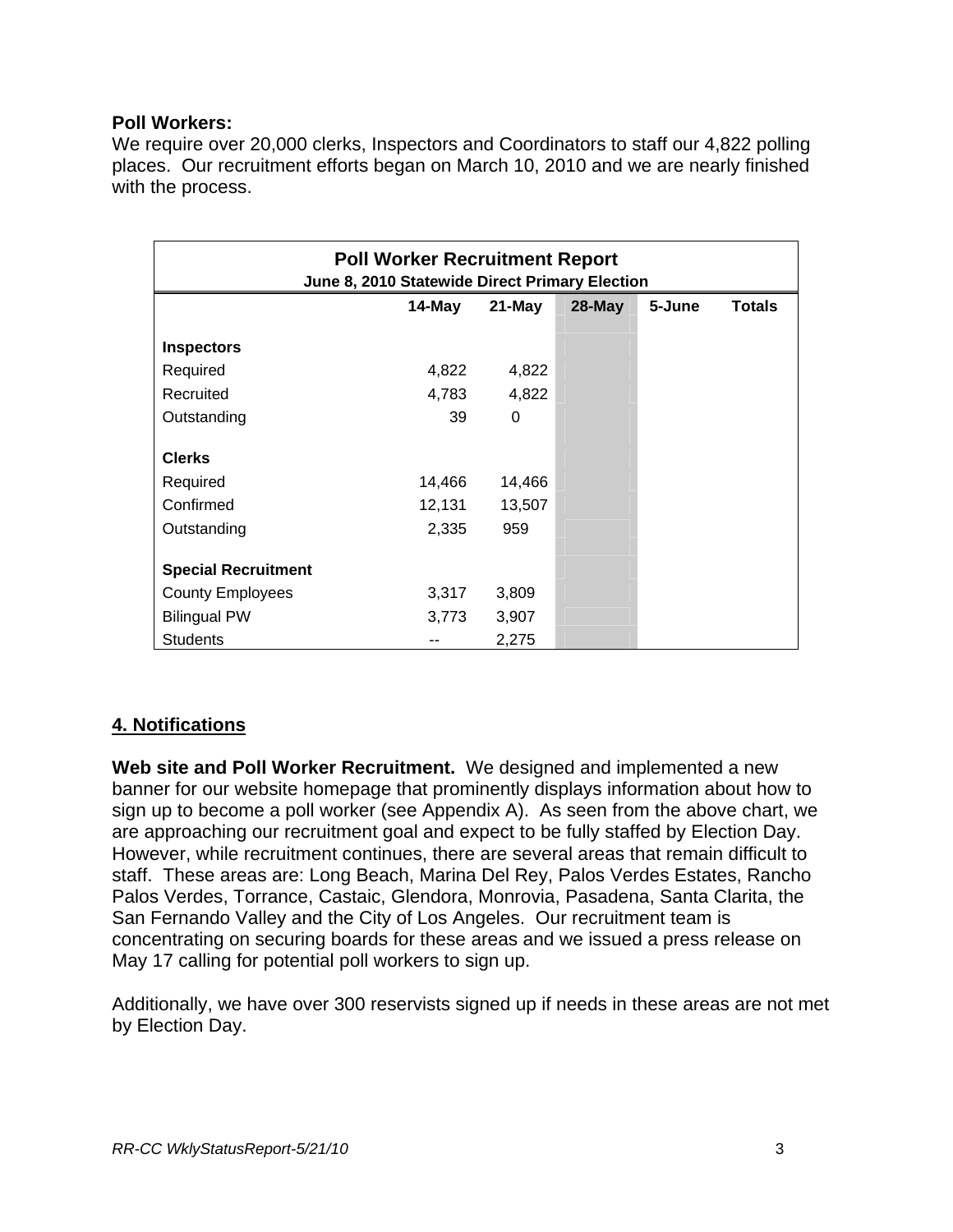We plan to implement a survey questionnaire in the future that asks poll workers and Inspectors to identify how they learned about Election Day opportunities so we can better understand how our recruitment programs are performing.

**Quality Assurance.** During our Quality Assurance process we identified and isolated two errors; one in our Vote by Mail guides and another in our multilingual Sample Ballot mailings. Both of these items have been corrected and both affected limited ballot groups within the 43<sup>rd</sup> Assembly District. Notifications and corrected ballot packets have been mailed to the small number of voters who received incorrect materials and our staff is trained to assist individuals calling for information.